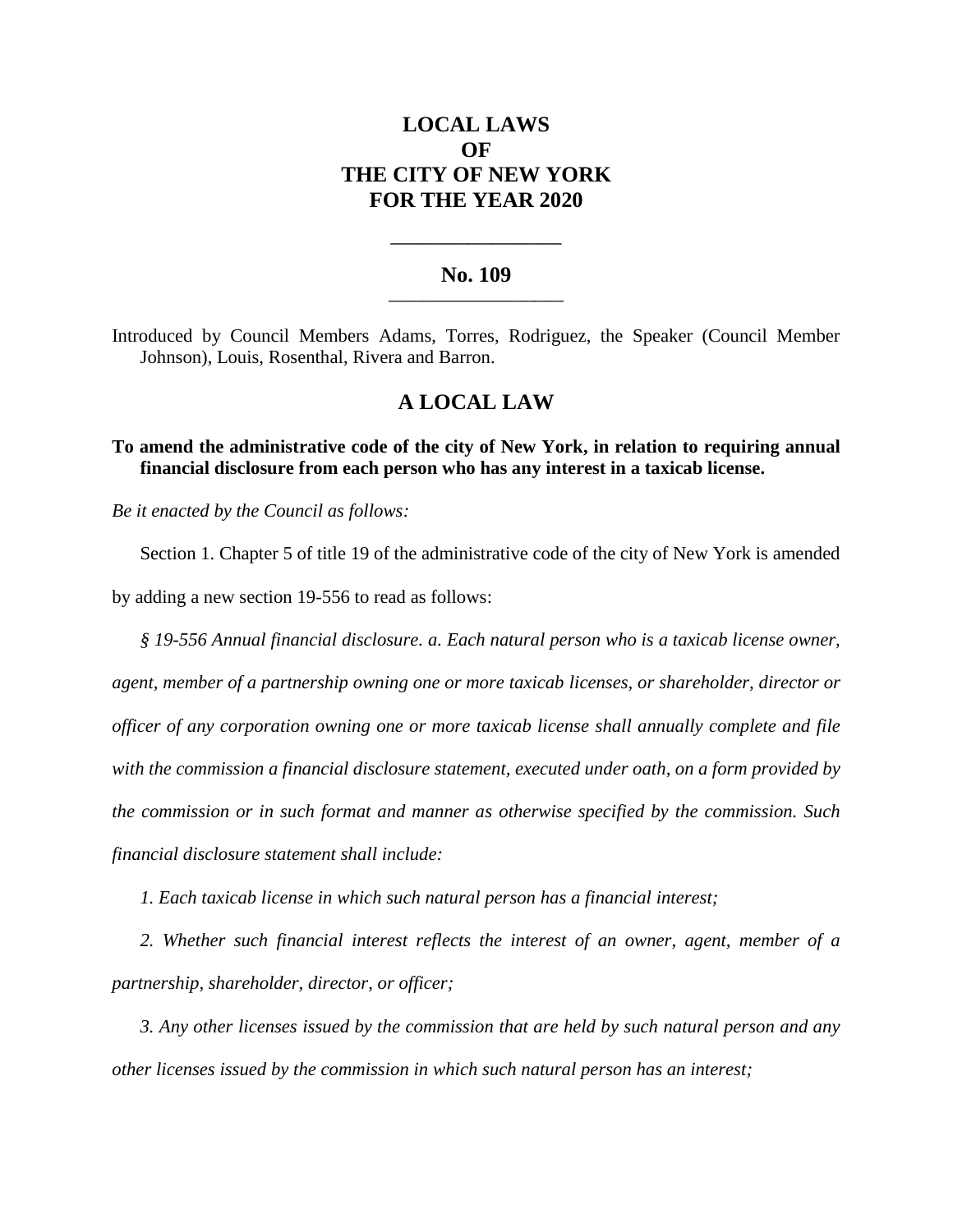*4. Such natural person's gross income from taxicab operations in the prior calendar year;*

*5. Such natural person's gross expenses related to taxicab operations in the prior calendar year;*

*6. The total amount of taxicab liability insurance premiums paid by such natural person in the prior calendar year, and where such natural person is a member of a partnership owning one or more taxicab licenses, or shareholder, director or officer of any corporation owning one or more taxicab license, the total amount of taxicab liability insurance premiums paid by such partnership or corporation;*

*7. The outstanding balances of all loans secured by taxicab licenses in which such natural person has an interest as of December 31 of the prior calendar year;*

*8. The number of taxicab licenses in which such natural person has an interest that serve as collateral for a secured loan;*

*9. The number of taxicab licenses in which such natural person has an interest that do not serve as collateral for a secured loan;*

*10. Any other interests such natural person has in any taxi, livery, or for-hire vehicle business, whether or not licensed by the commission; and*

*11. Any other information the commission determines is relevant to such natural person's finances.*

*b. Such financial disclosure statements shall include all attachments and documentation required by the commission.*

2